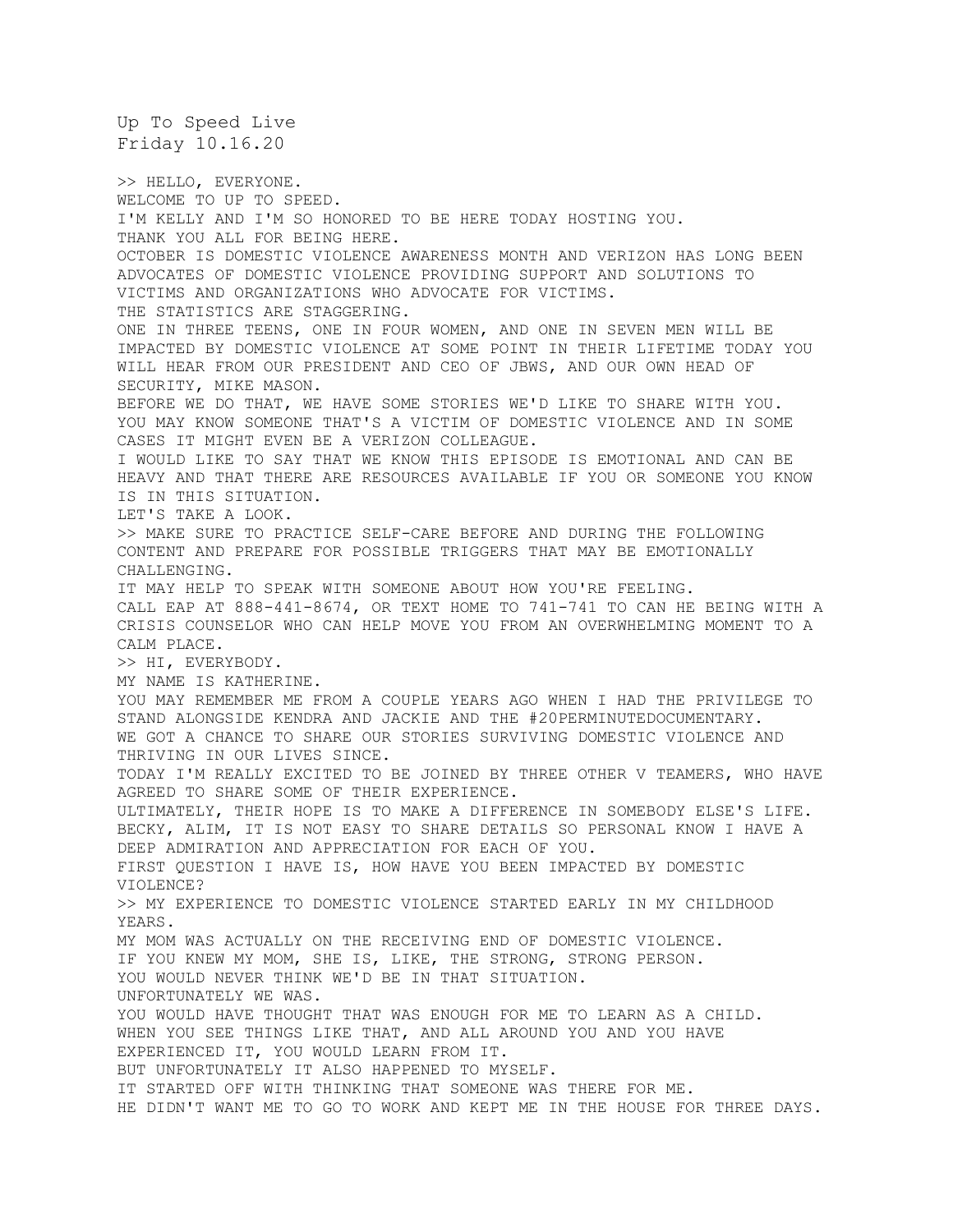HE DIDN'T ALLOW ME TO CALL WORK, BUT I HAD SOME AWESOME PEOPLE WHO KNEW SOMETHING WAS WRONG AND WHEN THEY CALLED TO CHECK ON ME THEY COULD HEAR HIM IN THE BACKGROUND AND THEY ARE THE ONE WHO IS CALLED THE COPS TO COME TO MY APARTMENT. HE KNEW THE COPS WAS COMING SO HE LEFT BEFORE THE COPS CAME. I HAD TO GO TO THE POLICE STATION AND DID ALL THAT AND I DIDN'T STAY THERE THAT NIGHT, SO WHEN I RETURNED THE NEXT DAY AND I LIVED IN THE BASEMENTMENT APARTMENT AREA SO I HAD, LIKE, THE HUGE WINDOW. HE KICKED THE ENTIRE WINDOW IN. HE STOLE MY PROPERTY, TV, RADIO. HE JUST TOOK EVERYTHING THAT HE COULD TAKE. AND IT WAS NEVER AN OPPORTUNITY FOR HIM TO PUT HIS HANDS ON ME AGAIN. >> THANK YOU. LET'S PIVOT NOW. ALIM, AND GET YOUR PERSPECTIVE, BECAUSE IT IS A LITTLE DIFFERENT, IS MY UNDERSTANDING, RIGHT? >> SO FOR ME, MY SISTER WAS IN AN ABUSIVE RELATIONSHIP FOR THREE YEARS. PRIOR TO THAT SHE WAS IN A PHYSICALLY ABUSIVE RELATIONSHIP AS WELL. NOW, GROWING UP MY OLDER SISTER, SHE WAS ALWAYS OUR WARRIOR, OUR PROTECTOR. I WAS MADE AWARE OF WHAT WAS HAPPENING WITH MY SISTER, WAS DURING THE HOLIDAY GET TOGETHER, JULY 4 A COUPLE YEARS AGO, AND MY SISTER AND HER BOYFRIEND CAME OVER, AS WELL AS FRIENDS AND FAMILY. AS I WAS OUTSIDE UNBEKNOWNST TO ME THERE WAS SOMETHING HAPPENING INSIDE THE HOUSE THAT I WASN'T MADE AWARE OF. I FOUND OUT MY SISTER'S BOYFRIEND WAS INTOXICATED AND WAS JUST VERBALLY ABUSIVE, MAKING DISRESPECTFUL COMMENTS ABOUT MY SISTER, HER PHYSICAL APPEARANCE, HER ATTITUDE. I WAS EMOTIONAL. I WAS FRUSTRATED. I WAS ANGRY THE MOST. AND ULTIMATELY MY INITIAL REACTION TO THAT SITUATION REALLY JUST FURTHER PUSHED MY SISTER AWAY, SO IT DID CONTINUE FOR ABOUT ANOTHER YEAR OR SO. ULTIMATELY, MY SISTER GOT TO A BREAKING POINT WHEN SHE WAS AT HER BEST FRIEND'S WEDDING. SHE WAS PUBLICLY HUMILIATED BY HIM AT THE WEDDING, WHICH IS WHEN SHE BECAME READY TO TAKE THE NEXT STEPS. WHEN SHE WAS READY, MY FAMILY AND I WERE THERE READY TO SUPPORT HER THROUGH THE PROCESS OF GETTING OUT OF THE BAD SITUATION, CONNECTING HER WITH THERAPY AND HELPING HER OUT WITH RELOCATION. I WAS ABLE TO REACH OUT TO DOMESTIC VIOLENCE SURVIVORS AND LEARN MORE ABOUT THE COURSE THEY TOOK, HOW DID THEY GET OUT OF SITUATIONS THEY WERE IN, HOW DID THEIR FAMILY HELP SUPPORT THEM. I REALIZED THE ACTIONS I WAS TAKING IN THE PAST WEREN'T THE BEST COURSE OF ACTION BECAUSE IT CONTINUED TO DRIVE HER AWAY, ISOLATED HER EVEN MORE. LEARNING TO LISTEN TO UNDERSTAND, RATHER THAN LISTEN TO RESPOND WITH HER, AND THAT ULTIMATELY ALLOWED ME TO REALIZE THAT THIS IS HER JOURNEY, NOT MY JOURNEY. SO I CAN'T JUDGE HER FOR THE ACTIONS THAT SHE DID OR DID NOT TAKE TO GET HERSELF OUT OF THE SITUATION. I CAN'T IMMEDIATELY FIX IT AS MUCH AS I WANT TO. AND BEING THERE AS AN EMOTIONAL SUPPORT LINE FOR HER RATHER THAN A SHINING KNIGHT OR KNIGHT OF ARMOR.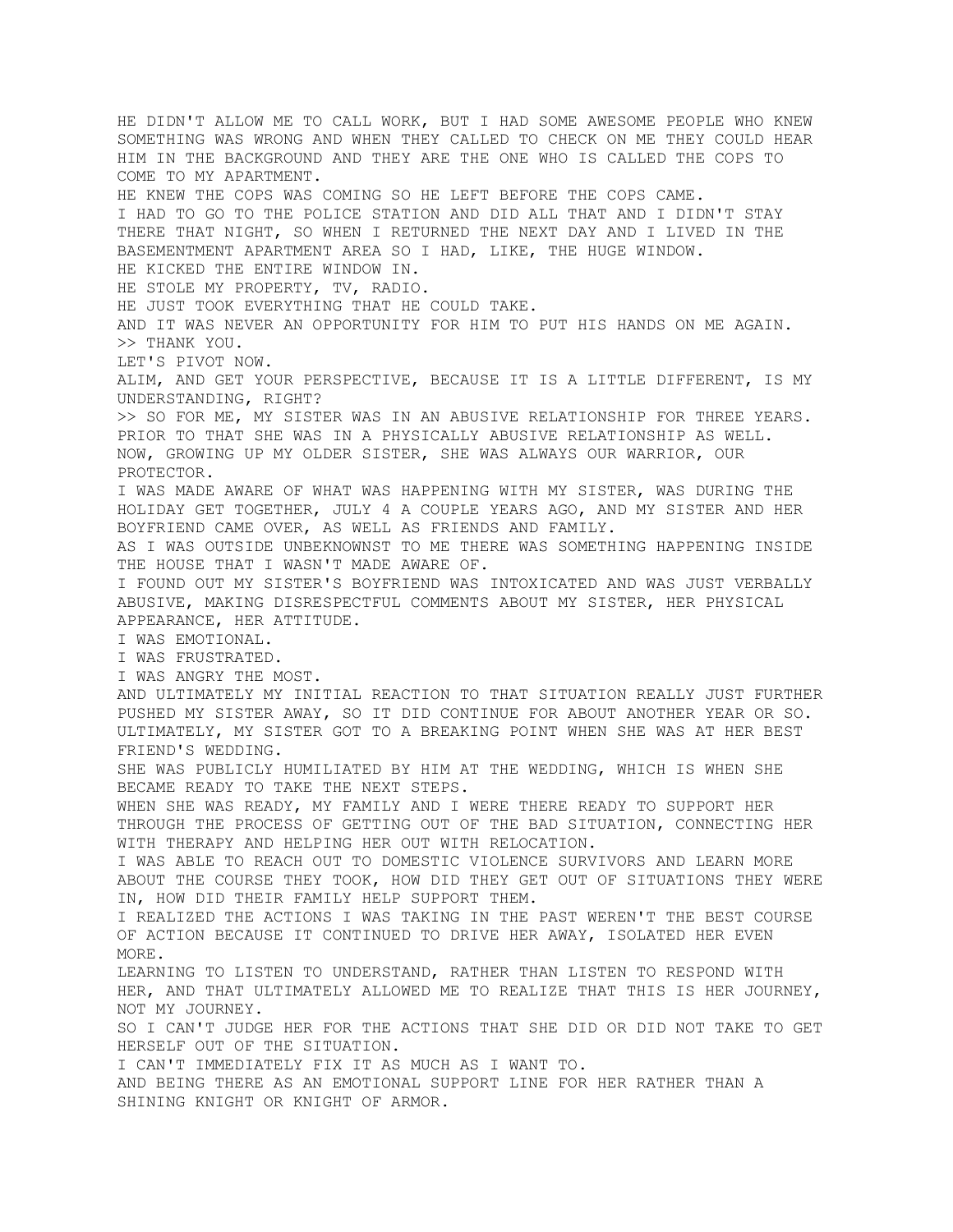I CONTINUED TO GO THROUGH A PROCESS OF FEELING HELPLESS, WHERE -- YOU KNOW, SHE'S ALWAYS BEEN THERE AND HELPED ME THROUGHOUT MY LIFE, AND THEN DURING HER TIMES, I WASN'T ABLE TO IMMEDIATELY STEP IN. >> JUST KNOW THAT BY COMING ON THIS PLATFORM, SHARING YOUR EXPERIENCE, TALKING ABOUT IT REGULARLY LIKE YOU DO, I MEAN, YOU'RE FAR FROM HELPLESS. AND I KNOW YOU'RE HELPING YOUR SISTER AND I KNOW YOU'RE HELPING A LOT OF OTHER PEOPLE, TOO. AGAIN, JUST THANK YOU FOR DOING THIS. NOW BE'D LIKE TO HEAR FROM BECKY. BECKY, TELL US ABOUT YOUR EXPERIENCE WITH DOMESTIC VIOLENCE. >> MY EXPERIENCE WITH DOMESTIC VIOLENCE IS MORE OF A PERSONAL LEVEL. I WAS A VICTIM OF AN ABUSER. MY BOYFRIEND. NOTHING WRONG WAS THERE UNTIL A FEW MONTHS DOWN THE LINE, AND THEN JUST LITTLE COMMENTS STARTED GOING UP. MORE PSYCHOLOGICAL ABUSE OF, YOU'RE WITH ME, YOU'RE STAYING WITH ME. RELATIONSHIP LASTED EIGHT MONTHS. TOWARDS THE END OF THE LAST FEW MONTHS WE WERE TOGETHER MORE AND MORE AND WHERE I COULDN'T DRIVE MY VEHICLE. HE TOOK THAT FREEDOM AWAY FROM ME, FROM HAVING THE ABILITY TO CHOOSE WHEN TO EAT, GO TO THE GYM, WHEN TO WORKOUT. ANY EXTRACURRICULAR ACTIVITIES I COULDN'T DO WITHOUT HIS PERMISSION. WHEN HE MOVED IN IT GOT A LOT WORSE. I WENT TO THE GYM AND I WISH I HADN'T BECAUSE THAT DAY I CAME HOME TO FIND MY CHIN STUCK TO THE FRONT DASH OF MY CAR -- HIS CAR. 3-DEGREE BURN ON MY CHIN. HORRIBLE THINGS AFTER THAT. TIE MY ARMS BEHIND MY BACK UNTIL THEY WERE PURPLE. COULDN'T FEEL MY WRISTS ANYMORE. THE PUNCHING AND HITTING GOT WORSE. I STARTED CALLING OUT OF WORK MORE BECAUSE I WAS ASHAMED. I HAD TO HIDE THE BLACK EYES AND CHUNKS OF HAIR MISSING OUT OF MY HEAD, HOW TO HIDE THE CHOKE MARKS AROUND MY HEAD AND THE BURN MARKS AND I HAD TO HIDE IT. OEFRN SAW IT. ONE WEEKEND IT WAS REALLY BAD. I WENT TO WORK WITH TWO BLACK EYES, KNOT ON MY HEAD AND THE NIGHT BEFORE I DIDN'T SLEEP BECAUSE HE WOULDN'T LET ME SLEEP. THAT NIGHT I LOST -- I RAN AWAY AND GOT INTO A HOTEL, TOOK MY CAR AND GOT INTO A HOTEL BECAUSE I DIDN'T THINK I WAS GOING TO LIVE. I WENT TO WORK THAT MORNING BECAUSE I NEEDED NORMALCY. I'M LIKE, I NEED TO GO TO WORK. I WENT TO WORK. AND HE WAS THERE AT MY JOB, WAITING IFME AND HE GRABBED ME TO THROW ME IN MY CAR AND SCREAMING, YELLING, PUNCHING AND I GET OUT OF THE CAR TO WALK INTO WORK AND MANY COWORKER SAID, WHAT IS GOING ON? NOTHING.  $N<sub>O</sub>$ SOMETHING IS GOING ON, YOU TELL ME RIGHT NOW. AND JUST THAT MOMENT HIM TELLING ME -- I OPENED MY EYES. I'M LIKE, HOLY CRAP. I COULD BE DEAD ANY MINUTE RIGHT NOW. THIS GUY IS JUST PSYCHOTIC PERSON BECAUSE, AND HE OPENED UP MY EYES AND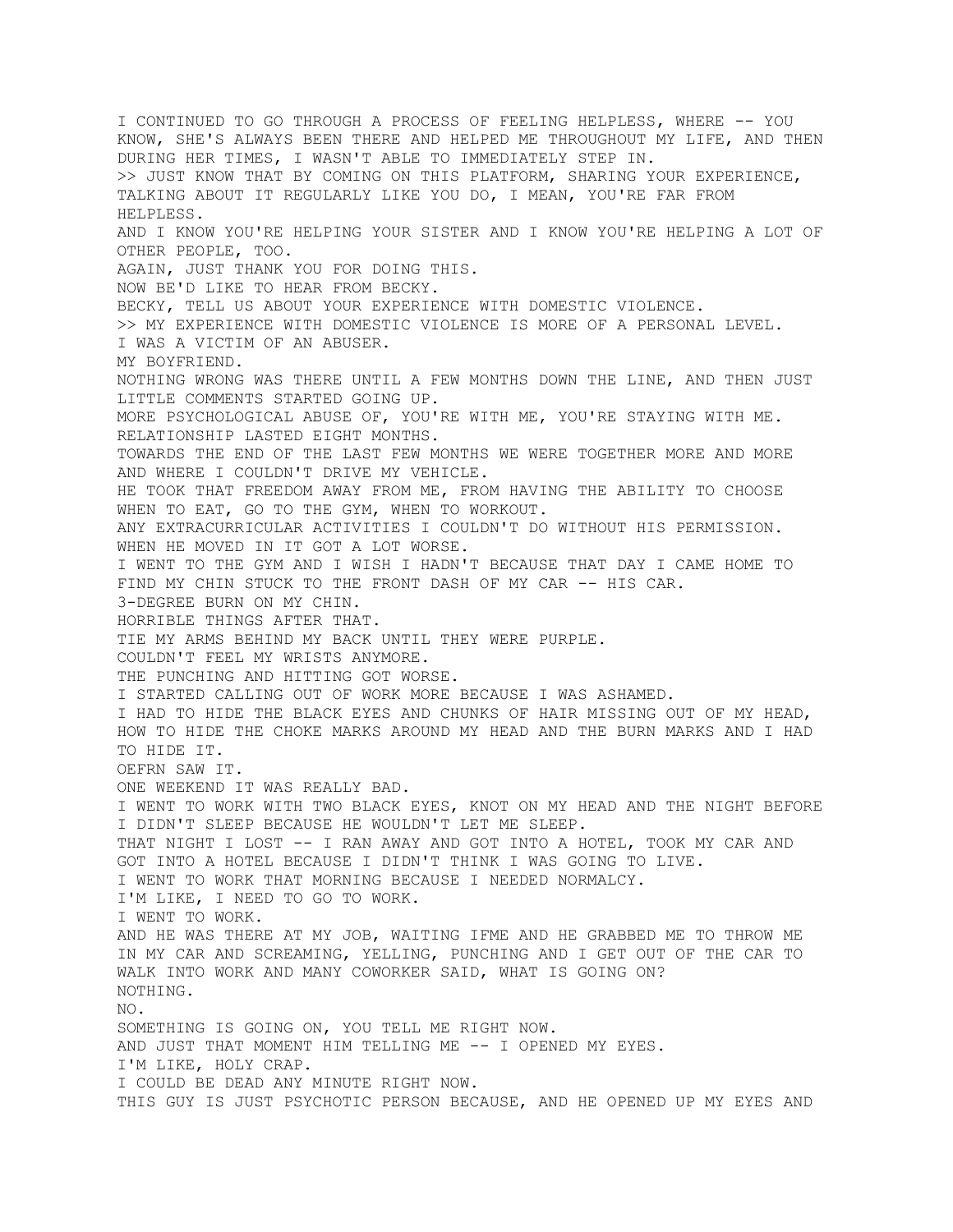SAID YOU'RE GOING TO THE POLICE STATION RIGHT NOW. ALL RIGHT, I LEFT WORK. I WAS TOO SCARED TO GO TO THE POLICE STATION BECAUSE I'M LIKE, WHAT HAPPENS IF HE TURNS THE STORY ON ME AND I DID SOMETHING WRONG AND I DON'T WANT TO BE IN TROUBLE. I WENT BACK HOME, HE HAD A PIT BULL THERE. HE TIED ME DOWNSTAIRS WITH PIT BULL AND HAD THE PIT BULL ATTACK ME AND HURT ME AND HE TOOK MY PHONE AND TO THIS DAY I JUST HID IN THE CLOSET AND CALLED 911 ON MY APPLE WATCH. MY APPLE WATCH. HE DIDN'T THINK OF TAKING MY APPLE WATCH AWAY. I CALL THAT MY DAY OF FREEDOM. MARCH 3, THE THIRDS OF EVERY MONTH, I CELEBRATE BECAUSE I GOT MY LIFE BACK. I GOT MY FREEDOM BACK AND MY LIFE BACK. I'M SO GLAD I DID BECAUSE I'M STRONG, I'M SMART AND I'M BEAUTIFUL AND I JUST KEEP SAYING THOSE THREE THINGS TO MYSELF AND IT BRINGS ME BACK TO FOCUS OF WHERE I AM TODAY. I'M NOT AT FAULT. I SURVIVED. IT'S -- THE ONE THING I GOT OUT OF IT IS I DIDN'T DO THIS TO MYSELF, IT HAPPENED TO ME. I'M THE VICTIM. >> THANK YOU FOR SAYING THAT BECAUSE IT IS ABSOLUTELY NOT YOUR FAULT. IT IS TRULY A STIGMA THAT CONTINUES TO BE PREVALENT AND WRONG. THANK YOU. THANK YOU SO MUCH FOR PUTTING THAT OUT THERE. THANK YOU TO ALL OF YOU. WE REALLY APPRECIATE EVERYTHING YOU SHARED TODAY. YOU GUYS ARE INCREDIBLE AND STRONG. THANK YOU. THANK YOU TO ALL OUR V TEAMERS WHO SHARED THEIR STORIES TODAY. YOUR BRAVERY IS TRULY AN INSPIRATION. YOU CAN SEE THAT VIDEO IN ITS ENTIRETY LATER ON VV WEB. DIE AN, I'D LIKE TO GET YOUR REACTION TO THE VIDEO WE JUST SHARED. >> IT IS MY PLEASURE TO BE HERE. THANKS TO VERIZON FOR HAVING ME. REALLY THE DEFINITION OF DOMESTIC VIOLENCE IS THAT IT IS A PATTERN OF ABUSIVE BEHAVIOR IN A RELATIONSHIP AND ITS SOLE PURPOSE IS EITHER TO GAIN OR MAINTAIN CONTROL OVER SOMEONE ELSE. REALLY, IT CONTAINS THINGS THAT MANY PEOPLE HAVE HEARD OF. PHYSICAL ABUSE, WHERE THERE'S HITTING OR KICKING, AND STRANGULATION, WHICH IS A SIGNIFICANT CONCERN BECAUSE IT IS TEN TIMES MORE LIKELY FOR A VICTIM OF STRANGULATION TO BE KILLED BY THEIR PARTNER. THERE IS THINGS LIKE ECONOMIC ABUSE, WHERE THE PERPETRATOR REALLY HAS CONTROL OVER ALL OF THE RESOURCES AND LIMITS THE VICTIM'S ACCESS TO THEM. TO THINGS LIKE THREATENING OR STALKING. STALKING MAY BE THINGS LIKE EXCESSIVELY CALLING, TEXTING, FOLLOWING, SHOWING UP AT YOUR JOB, WHICH WE HEARD ON SOME OF THOSE VIDEOS. AND IN ADDITION TO THAT, THERE IS CYBER STALKING. IT'S GREAT THAT WE HAVE THIS TECHNOLOGY AND THE ABILITY TO DO THINGS FASTER AND BE CONNECTED TO PEOPLE, BUT IT IS ALSO JUST ANOTHER WAY THAT ABUSERS HAVE TO GAIN CONTROL AND ABUSE THEIR VICTIMS.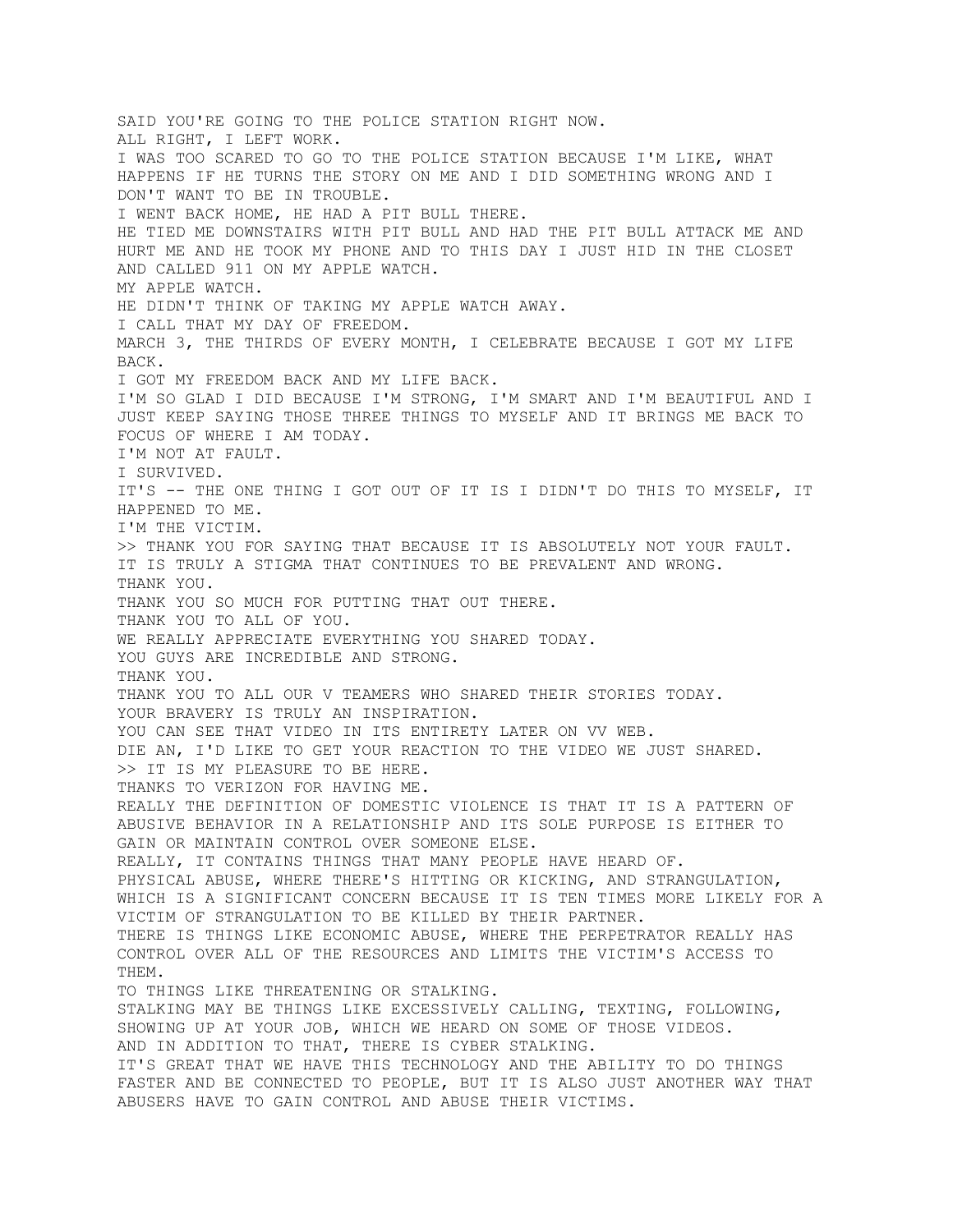>> THANK YOU SO MUCH DIANE. >> SURE. >> THERE'S BEEN A LOT OF CONVERSATION AROUND THE COVID-19 PANDEMIC AND PEOPLE BEING AT HOME WITH THEIR ABUSERS IN MANY CASES, AND SO WHAT CAN YOU TALK ABOUT IN TERMS OF SCIENCE THAT WE WOULD RECOGNIZE IF WE HAVE FRIENDS OR COLLEAGUES THAT ARE POTENTIALLY IN THIS DANGEROUS SITUATION? WHAT SHOULD WE BE LOOKING FOR? >> YEAH, SO DOMESTIC VIOLENCE DOESN'T TYPICALLY JUST STAY HOME. SO IT WILL FOLLOW SOMEONE TO WORK. SOME OF THE SIGNS YOU HAVE ALREADY HEARD PEOPLE TALK ABOUT IN THE VIDEO AND IT WAS SOMEONE THAT HELPED HER SEEK HELP BECAUSE HE SAW SOME OF THE SIGNS. EXCESSIVE LATENESS, SHOWING UP TO WORK BEING DISHEVELLED, A CHANGE IN APPEARANCE. ALL THOSE THINGS ARE REALLY CONCERNING. SOME OF THE OTHER THINGS THAT COVID-19 BROUGHT ON IF YOU THINK ABOUT HOW ISOLATING IT WAS FOR THE GENERAL PUBLIC AND THE GOVERNOR SAYS, STAY HOME, STAY SAFE, THAT WASN'T THE SITUATION FOR VICTIMS OF DOMESTIC VIOLENCE BECAUSE THEY WERE LITERALLY TRAPPED AT HOME WITH THEIR ABUSERS. SOME OF THE WAYS I ALREADY TALKED ABOUT, WHAT METHODS OF ABUSE ARE WHEN WE ARE TALKING ABOUT PHYSICAL, INTIMIDATING THREATS. THEY WERE REALLY SIMILAR DURING COVID-19, BUT WHAT HAPPENED IS THAT THERE WAS THIS RATIONALE NOW FOR WHY ABUSE WAS BEING USED. SO THAT THERE WAS SOME EXCESSIVENESS IN SAYING, MAKE SURE YOU CLEAN YOUR HANDS OR MAKE SURE YOU CHANGE YOUR CLOTHES, TO INCITING MORE FEAR AND ANXIETY AROUND CATCHING OR SPREADING COVID-19 TO THEIR CHILDREN, TO MANY THINGS THAT WE SAW WERE THINGS LIKE NOT RELEASING CHILDREN DURING VISITATION OR CUSTODY, SAYING THAT THAT VICTIM WOULD POSE A RISK TO THE CHILDREN. SO SO MANY OF THE WAYS THAT ABUSERS WOULD ABUSE VICTIMS WERE THE SAME. THEY JUST ALMOST HAD THIS STAMP OF A RATIONALE BEHIND IT THAT COVID-19 GAVE BECAUSE ACROSS THE STATE AND REALLY ACROSS THE NATION, THE CALLS TO HELPLINES DROPPED SIGNIFICANTLY. ALMOST DISAPPEARED. AND WE WERE SO FRIGHTENED BECAUSE OF THAT, AND WE KNEW DOMESTIC VIOLENCE DIDN'T GO AWAY. IT JUST WENT A LITTLE FURTHER UNDERGROUND BECAUSE THEY WERE CONSISTENTLY MONITORED AND SUPERVISED, WHICH IS ANOTHER THING THAT HAPPENED DURING COVID-19 BECAUSE THEY WERE UNDER CONSTANT SUPERVISION, WHERE PRIOR TO THAT THEY WOULD HAVE HAD THE ABILITY TO EITHER GO TO WORK OR REACH OUT TO SOME OF THEIR FRIENDS, NEIGHBORS, GO TO A COUNSELING APPOINTMENT WHERE THEY WERE LITERALLY TRAPPED AT HOME. >> WHEN YOU SEE SOME OF THOSE SIGNS, WHAT ARE SOME OF THE STEPS YOU CAN TAKE TO PROVIDE SUPPORT? >> THAT IS JUST A GREAT QUESTION. IF YOU SEE SOMETHING, LIKE YOU HEARD ON THE VIDEO, MANY TIMES IT IS SOMEONE STEPPING UP AND SAYING SOMETHING. THAT MAKES ALL THE DIFFERENCE. THE WORST THAT COULD HAPPEN IS IF YOU ASK SOMEBODY, THEY SAY THEY DON'T WANT TO TALK ABOUT IT. RIGHT? BUT ONE OF THE THINGS THAT YOU SHOULD DO IS APPROACH THEM IN A CONFIDENTIAL WAY AND LET THEM KNOW THAT WHATEVER THEY TELL YOU IS SAFE. IT'S SAFE WITH YOU AND YOU'RE NOT GOING TO TALK TO OTHER PEOPLE ABOUT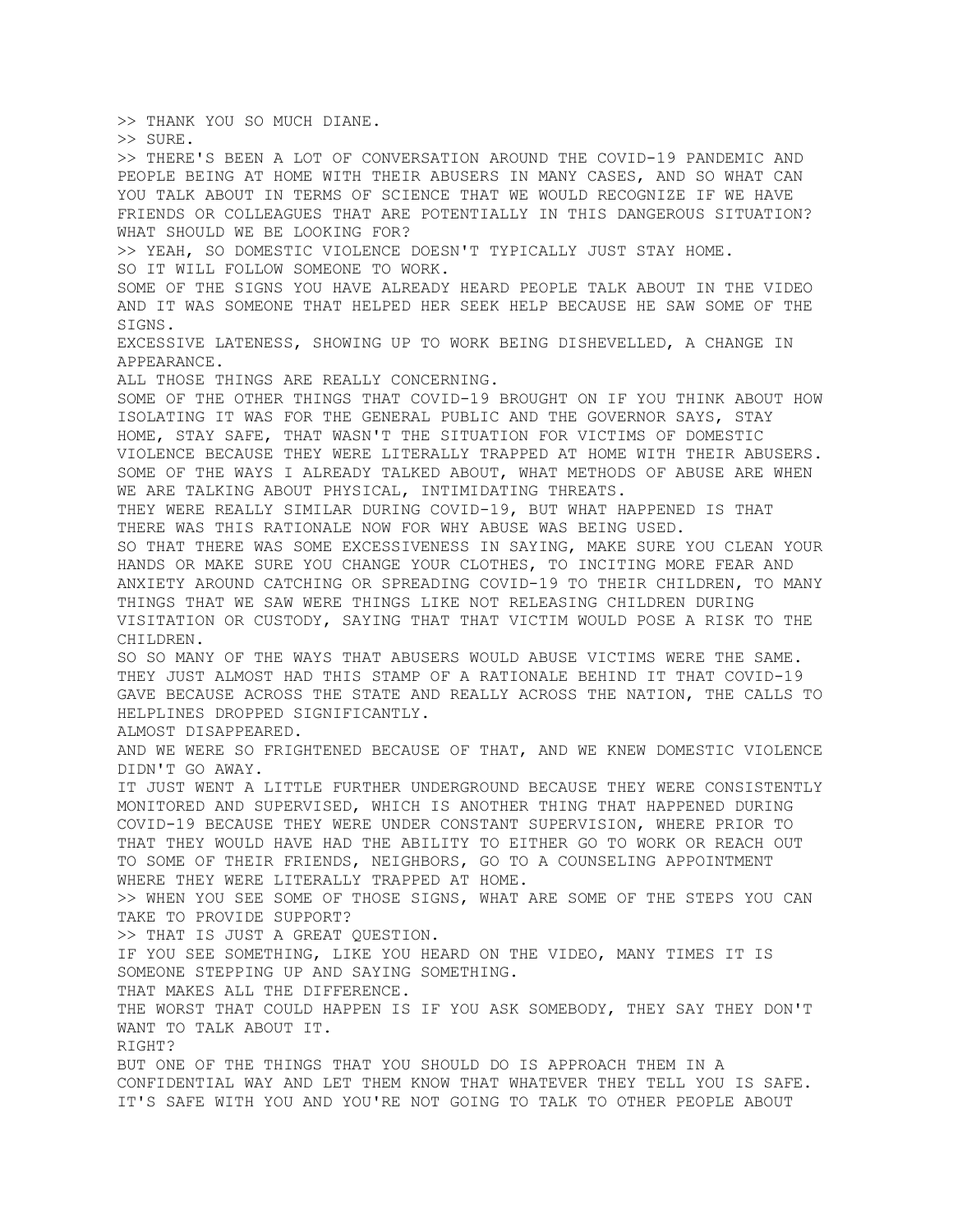THEIR STORY. TO BE COMPASSIONATE AND NON JUDGMENTAL BECAUSE IT IS REALLY DIFFICULT FOR VICTIMS OF DOMESTIC VIOLENCE TO TALK ABOUT WHAT THEIR SITUATION IS BECAUSE OFTENTIMES THERE IS SO MUCH SHAME THAT IS CONNECTED TO IT. SO IF THEY DO AND THEY ARE WILLING TO TALK ABOUT WHAT HAPPENS TO THEM, BE VERY CLEAR ABOUT WHAT YOU HAVE OBSERVED THAT CAUSES THE CONCERNS. SO SOME OF THE SYMPTOMS WE HAVE HEARD ABOUT, THE RED FLAGS LIKE BEING LATE, OR CRYING, JUST A SIGNIFICANT BEHAVIOR CHANGE. IT WOULD BE GREAT IF YOU KNOW THAT DOMESTIC VIOLENCE WAS PRESENT, THAT YOU BECOME PART OF THEIR SAFETY PLAN WHENEVER IT IS SAFE FOR YOU TO DO SO SO THAT YOU CAN KEEP SOME DOCUMENTS FOR THEM OR RESOURCES FOR THEM SO THAT THEY WOULD HAVE ACCESS TO THEM IF THEY DO DECIDE TO LEAVE. AND THEY MAY NOT DECIDE TO LEAVE. SOMETIMES IT IS REALLY HARD TO BE SUPPORTIVE TO SOMEONE IN THAT SITUATION. NOT JUDGE THEM IF THEY ARE NOT READY TO LEAVE THE RELATIONSHIP. WHEN A VICTIM LEAVES THEIR RELATIONSHIP, THEY ARE LITERALLY AT THEIR MOST DANGEROUS TIMES. IT'S IMPORTANT TO BE AWARE OF THAT AND TO BE AWARE OF NATIONAL RESOURCES AVAILABLE AND BE AWARE OF LOCAL RESOURCES BECAUSE THERE IS ALWAYS SOMEONE 24/7 WHO IS ACCESSIBLE TO HELP IN THAT SITUATION, TO HELP GET SOMEONE OUT OF A RELATIONSHIP OR JUST TO PROVIDE ANOTHER SUPPORTIVE EAR. SO IT'S GOING TO MAKE A DIFFERENCE IF YOU ARE JUST A SUPPORTIVE LISTENER. IT COULD MAKE A DIFFERENCE BECAUSE WHEN THEY ARE READY TO LEAVE, THEY KNOW THAT THEY HAVE THAT SUPPORT. >> THAT'S GREAT ADVICE, DIANE, THANKS SO MUCH FOR STARING. FINALLY, WE WANT TO MAKE SURE WE AS V-TEAMERS KNOW WHAT WE CAN DO TO HELP. WE HAVE OUR HEAD OF SECURITY JOINING US TODAY. THANK YOU, MIKE, FOR BEING HERE. I KNOW YOU HAVE A PERSONAL CONNECTION TO DOMESTIC VIOLENCE. I'D LOVE TO GET YOUR REACTION TO THE VIDEO WE SHARED AND THEN WE CAN GET INTO MORE SPECIFICS ABOUT WHAT WE CAN DO WITH V-TEAMERS. >> I APPRECIATE ALL THE V-TEAMERS WHO CAME ON TODAY. EVERY TIME WE DO THIS IT DRAGS THIS SCOURGE FURTHER AND FURTHER OUT OF THE CLOSET. WE GIVE PEOPLE LICENSE TO TALK ABOUT THIS THING, LICENSE TO SHARE EXPERIENCES AND HOPEFULLY WILL GIVE THEM A PATH TO EITHER AVOID OR TO EXTRACT THEMSELVES FROM US AND SITUATIONS. THE VIDEO WAS VERY POWERFUL, BUT THEIR EXPERIENCES ARE ONE -- ONE THING I ALWAYS SAY ABOUT DOMESTIC VIOLENCE, IT IS NOT LIKE A COLD YOU GET OVER AND THEN YOU'RE FINE AND YOU FORGET ABOUT THE COLD. IT IMPACTS PEOPLES' LIVES AND OFTENTIMES, FOR THE REST OF THEIR LIFE. IT REALLY WAS VERY, VERY VALUABLE IN MY MIND FOR THESE V-TEAMERS TO COME ON AND TALK ABOUT THEIR EXPERIENCES, INCLUDING A LIM'S. IN SECURITY WE TRY FIRST TO DO NO HARM. WE DON'T EMBARRASS ANYONE, WE DON'T MAKE ANYONE FEEL SILLY. WE MAKE SURE WE ARE GOING TO BE THEIR ALLY AND WE ARE NOT GOING TO EXPOSE THEIR STORY OR JUDGE THEM. WE ARE GOING TO GIVE THEM SOME OPTIONS. WE WORK WITH OUR HR PARTNERS AND OTHER PARTNERS WITHIN VERIZON, BUT WE ARE NOT GOING TO FORCE THEM TO TAKE ANY PARTICULAR OPTION. WE JUST TRY TO GIVE THEM THINGS THEY NEED TO DO.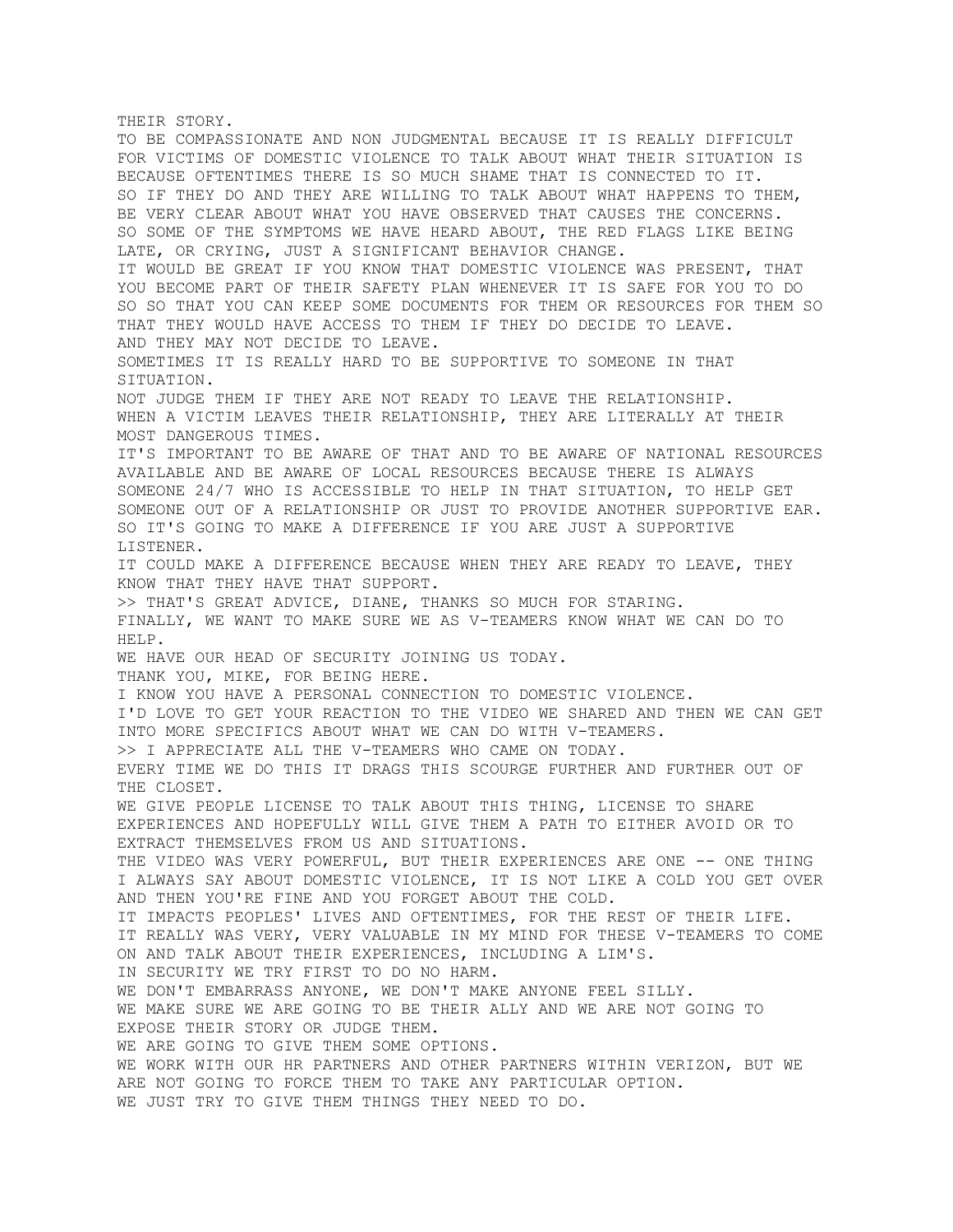WE PRODUCED A THREE-PAGER THAT IS A SAFETY PLAN AND WE TRIED TO COVER EVERY IMAGINABLE SCENARIO, BUT WE UPDATE IT PERIODICALLY, AND IT IS AVAILABLE FOR ANY OF OUR V-TEAMERS RIGHT ONLINE. >> THANK YOU, MIKE. DIANE TALKED ABOUT SOME OF THE SIGNS WE SHOULD BE LOOKING FOR AS COLLEAGUES. WHAT ARE SOME OF THE THINGS THAT WE CAN DO TO SUPPORT AS V-TEAMERS AND WHAT ARE SOME OF THE THINGS THE COMPANY IS DOING TO SUPPORT THESE EMPLOYEES WHO MIGHT BE IN THIS SITUATION. >> I HAVE SAID AT MANY TOWN HALLS, WE ALWAYS TALK ABOUT THE VERIZON FAMILY. IF THERE IS EVER A TEAM A FEEL AS THE WHOLE VERIZON FAMILY, IS WHEN WE ARE DEALING WITH A CRISIS SITUATION AND WE HAVE HANDS. OF SENIOR PEOPLE TO FIGURE OUT WHAT TO DO. WE ARE A LARGE COMPANY, AND THAT GIVES US OPTIONS THAT MAY NOT BE AVAILABLE FOR A MOM AND POP. WE CAN HAVE EMPLOYEES WORK AT A DIFFERENT LOCATION. WE CAN MAKE SURE THEIR NAMES ARE REMOVED FROM THERE THE DIRECTOR SO AN ALLY OF THEIRS DOESN'T INADD -- INADD VERT -- WE CAN ALERT OUR LOCAL SECURITY THAT IF THEY SEE A PARTICULAR CAR OR MODEL OR IF THEY SEE THE ABUSER, IF WE HAVE A PICTURE, WE CAN TELL THEM TO ALERT THE POLICE. THERE ARE A NUMBER OF THINGS WE CAN DO THAT ARE BASED ON THE SITUATION THE EMPLOYEE FINDS THEMSELVES IN. THE MAIN THING I WANT EMPLOYEES TO KNOW IS WE ARE ALLIES. WE ARE GOING TO LEAN FORWARD TO DO WHATEVER IT IS WE CAN DO AND WHATEVER THE SITUATION ALLOWS US TO DO, AND MOST IMPORTANTLY, WHATEVER THE EMPLOYEE WANTS US TO DO. >> THANK YOU, MIKE, SO MUCH. I FEEL SAFER ALREADY, JUST KNOWING YOU AND YOUR TEAM ARE INVOLVED IN THIS AND THERE FOR US. WE HAVE SO MANY RESOURCES AVAILABLE FOR OUR EMPLOYEES AND WE JUST ADDED A NEW LEARNING PLAN THAT YOU CAN FIND OUT ON THE LEARNING PORTAL 2.0. I WANT TO GIVE A SHOUT OUT HERE TO KATE ALDONA AND THE MANY VOLUNTEERS WHO HELPED PULL THIS INFORMATION TOGETHER BECAUSE IT IS GREAT INFORMATION. ON THIS SLIDE YOU CAN SEE THE LEARNING PLAN IS PACKED WITH TONS OF GREAT INFORMATION, BRINGING TOGETHER CONTENT FROM PLACES LIKE CENTER FOR RELATIONSHIP ABUSE AWARENESS, NATIONAL DOMESTIC VIOLENCE HOT LINE, HUFF POST AND SO MUCH MORE. WHETHER YOU HAVE FIVE MINUTES, 30 MINUTES, WHETHER YOU KNOW SOMEONE WHO IS IMPACTED OR ARE INTERESTED IN HOW TO SUPPORT AWARENESS, YOU CAN FIND THE PERFECT ARTICLE OR VIDEO. WE HAVE A LINK TO THE LEARNING PLAN FOR YOU ON THE WEB. ON THE NEXT SLIDE YOU CAN SEE THROUGH OUR VOLUNTEER PORTAL WE ALSO HAVE OPPORTUNITIES FOR EMPLOYEES TO MAKE A DIFFERENCE IN SUPPORTING ORGANIZATIONS THAT SUPPORT VICTIMS OF DOMESTIC VIOLENCE. THERE ARE OPPORTUNITIES TO LEVERAGE PROFESSIONAL SKILLS TO HELP ORGANIZATIONS STRENGTHEN THEIR WORK, BECOME A VOLUNTEER LISTENER, TO HELP VICTIMS THROUGH EMOTIONAL STRESS AND EVEN SEND LETTERS OR DRAWINGS TO ENCOURAGE AND INSPIRE SURVIVORS. IN ADDITION YOU CAN LINK UP WITH YOUR FELLOW V TEAMERS IN HONOR OF DOMESTIC VIOLENCE VICTIMS. IN ADDITION, YOU CAN CREATE ORIGINAL CONTENT FOR JBWS'S YOUTUBE CHANNEL BY CREATING FAMILY FRIENDLY CONTENT.